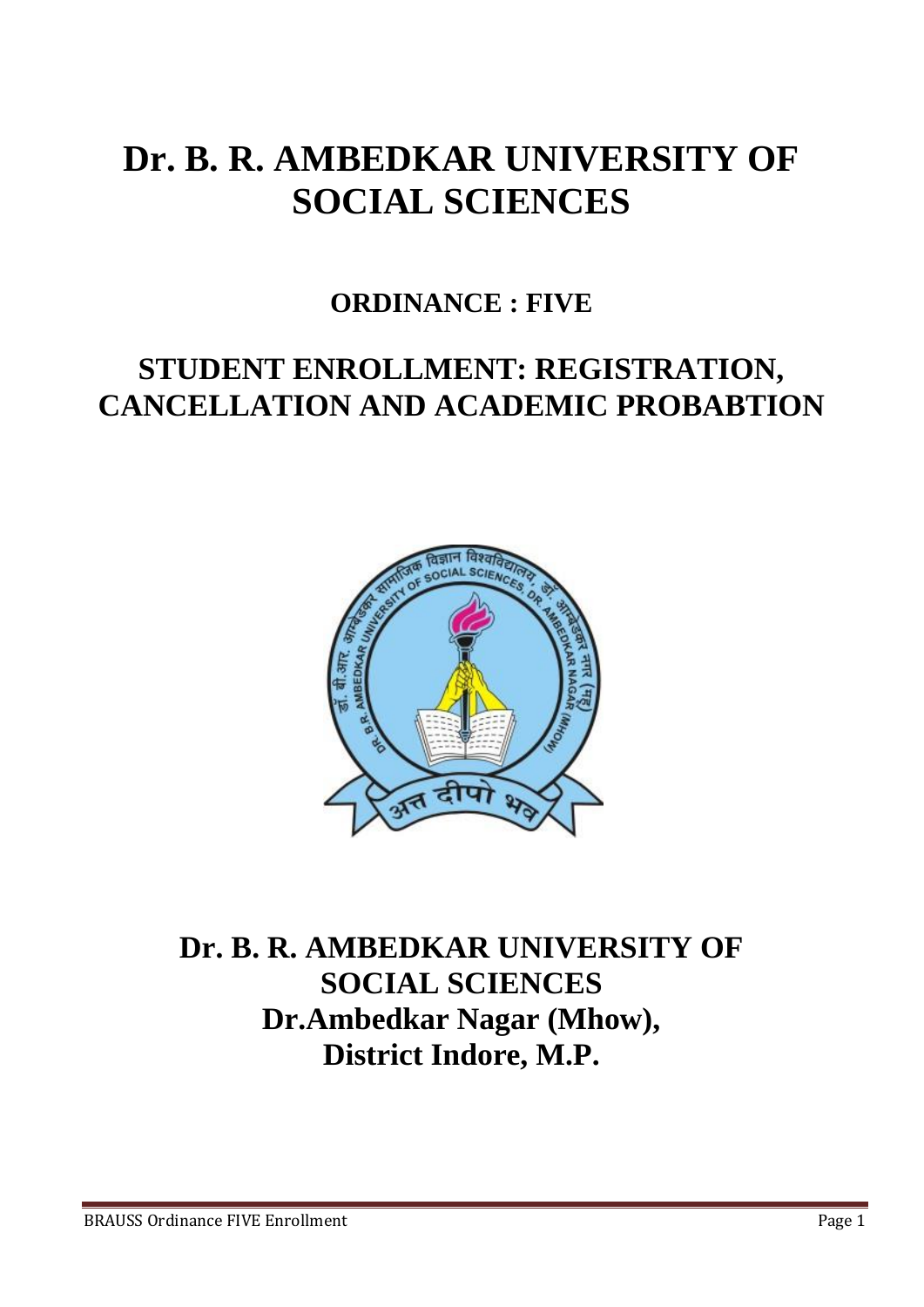### **Dr. B. R. AMBEDKAR UNIVERSITY OF SOCIAL SCIENCES ORDINANCE No. 05: STUDENT ENROLLMENT : REGISTRATION, CANCELLATION AND ACDEMIC PROBABTION**

#### **1.0 Short Title and Commencement-**

- 1.1 This Academic Ordinance No. 5 shall be called the "Student Enrollment: Registration, Cancellation and Academic Probation" under clause 31 (i) of the University Act, 2016.
- 1.2 It shall come into force on such date as the Executive Council of the University approve.

#### **2.0 ENROLMENT (REGISTRATION)**

#### 2.1 **Advisement**

- **2.1.1** Students freshly admitted as well as continuing students shall present themselves in the beginning of each Semester on dates notified by the Registrar for advisement and shall be assigned in groups to staff advisors by the Dean concerned of the School.
- **2.1.2** The Advisor shall help the students in planning the programme of their studies and the choice of courses. He/she shall also guide the student in determining the credit load, which he/she can safely and conveniently carry in each Semester and shall advise him/her regarding adding of or withdrawal from the courses during a Semester. Each Advisor shall maintain a close contact with his/her Advisees and keep himself/herself informed of their progress. Problem cases in need of special measures shall be brought to the notice of the Dean concerned by the Advisor.
- **2.1.3** Advisor should have the contact number (Landline/Cell phone) of his/her Advisees as well as address and contact number of parents/guardian of his/her Advisees and should be in regular contact with their Advisees and his/her parents.

#### 2.2 **Registration**

- **2.2.1** Following advisement as prescribed above, registration of candidates selected for admission as well as that of continuing students shall be completed on scheduled date(s) notified earlier by the Registrar for each Semester.
- **2.2.2** Normally, a student shall not be permitted to register for course unless he/she has cleared its pre-requisite course. In case any student has failed in a pre-requisite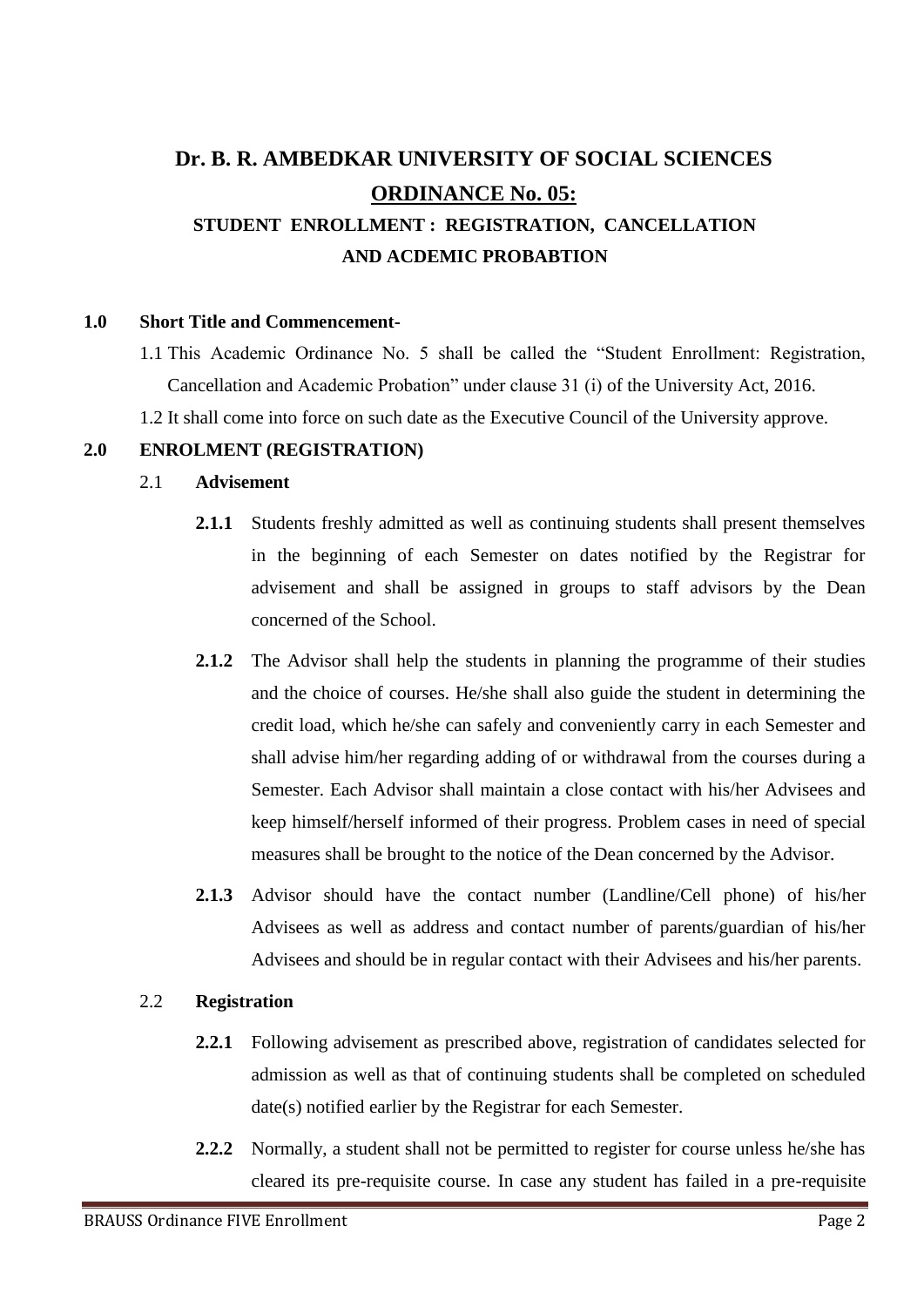course after attending the course at least for 15 weeks, the Dean concerned may permit him/her to register for advance course. In case of genuine difficulties, the Dean of the School concerned may also permit offering of pre-requisite course and the advance course to which it was pre-requisite concurrently.

#### **3.0 Registration**

#### 3.1 **Registration of Fresh Students**

Registration for the first Semester of the first year of a degree programme is a part of admission procedure and shall be governed by the Ordinance No. 1. Admission of new students failing to register in the prescribed manner on the appointed date is liable to be cancelled and the seats so fallen vacant shall be offered to the next candidates in the waiting list. In the event of a newly admitted student being permitted by the Vice Chancellor to register late, he/she shall pay late registration fee as prescribed under Regulations for continuing students, unless exempted by the Vice Chancellor.

#### 3.2 **Registration of Continuing Students**

Registration of continuing students in the subsequent Semester shall be held in a similar way, as para 1.0 above, on the date and time notified by the Registrar.

#### 3.3 **Mode of Registration**

Registration shall consist of the following steps:

- 3.3.1 Payment of the University fees and other dues to the Finance Comptroller and the DSW.
- 2.3.2 Enrolment of the students in various courses with individual Instructor at a particular place, date and time.
- 2.3.3 Submission of the prescribed registration cards/forms duly filled-in and signed by the Advisor, Instructors and other Officers concerned to the Registrar.

#### 2.4 **Late Registration Fee**

- 2.4.1 A continuing student who does not register on the day of registration, shall be required to pay a late registration fee of Rs. 200/- for the first day and Rs. 50/- for each subsequent day, till the registration is completed as prescribed.
- 2.4.2 Any student may be exempted from the payment of late registration fee by the Vice Chancellor where he/she is convinced that the student is late for circumstances beyond his/her control.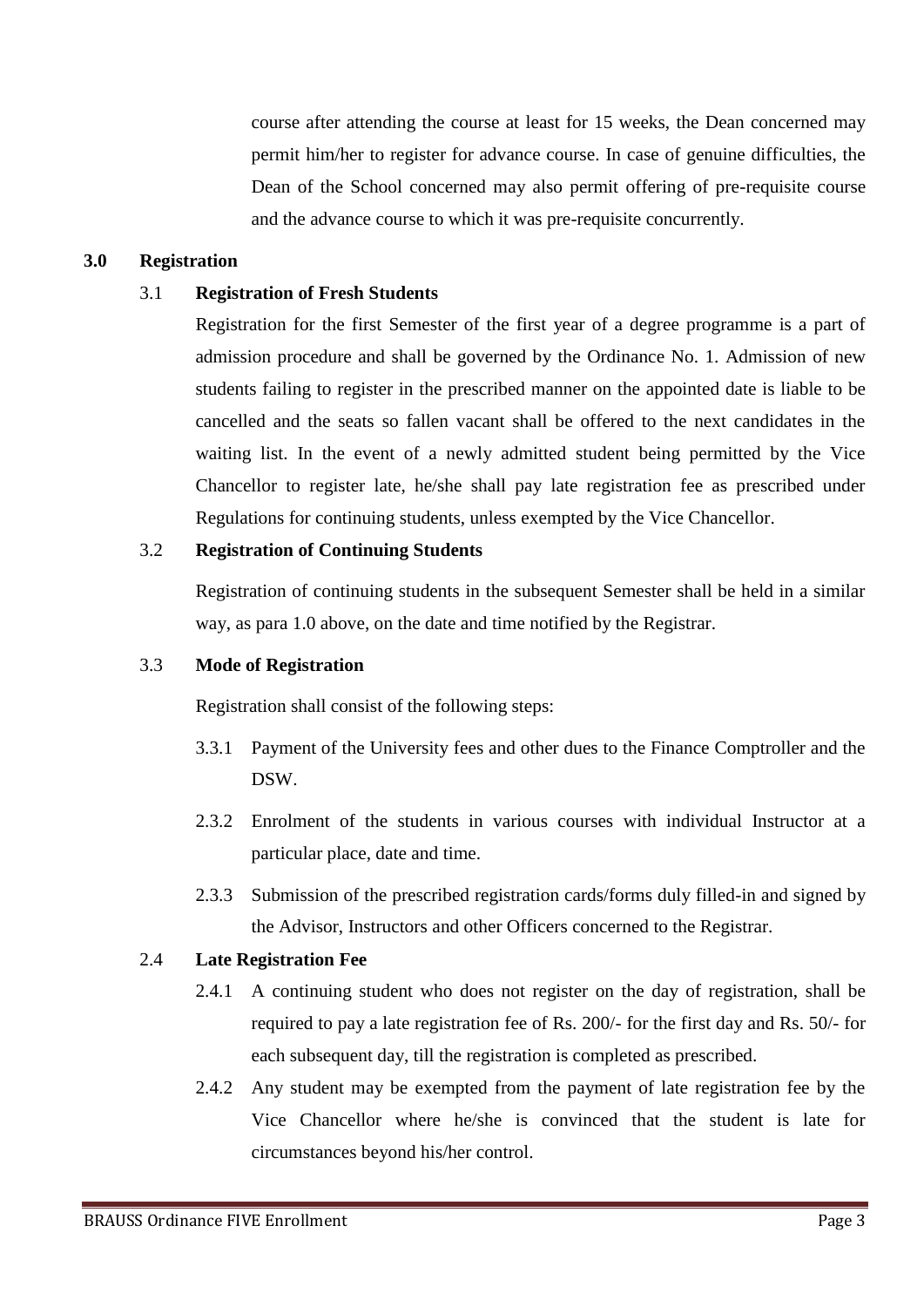#### 2.5 **Last Day of Registration**

The registration of continuing students shall not be permitted later than ten working days from the scheduled date of registration in each Semester unless allowed by the Vice Chancellor with late registration fee. No student shall be permitted after expiry of 15 working days from date of registration under any circumstances.

#### 2.6 **Summarily Cancellation of Registration**

The Vice Chancellor may summarily cancel the registration of any student or group/batch/classes of students who indulge(s) in acts of indiscipline, misconduct, violation of Rules and Regulations of the University, strikes and absents from class(es) without permission or without any valid reason or in which case, the Vice Chancellor has reasons to believe that their continuance in the University would not be in the best interest of the University.

#### 2.7 **Suspension of Registration**

- 2.7.1 The registration of a student may be suspended by the Vice Chancellor or the Dean of the School concerned or the DSW either at his/her discretion or on the recommendations of the Disciplinary Committee, pending enquiry or the receipt of a report from the Warden or a faculty member alleging that the student concerned has committed an act of indiscipline as defined under the Regulations.
- 2.7.2 A student whose registration has been suspended as above may also be ordered to vacate the hostel and leave the Campus if such a measure is deemed necessary by the authority passing the order of suspension in the interest of academic discipline and peace on the Campus.
- 2.7.3 The period of suspension shall not exceed 15 days except in cases in which the Vice Chancellor or the Dean has reasons to believe that the proceedings in the Disciplinary Committee cannot be concluded during this period or where it is felt that the enquiry by the Disciplinary Committee needs to be held in abeyance so as not to prejudice the proceedings in court cases involving the alleged commission of a serious crime or an offence under the laws of the Country or the State involving moral turpitude.

#### **4.0 Leave for Illness / Natural Disaster**

In case of unavoidable absence from the class e.g., serious illness, the student shall apply for leave to the Dean of the School concerned through his/her Hostel Warden, on the prescribed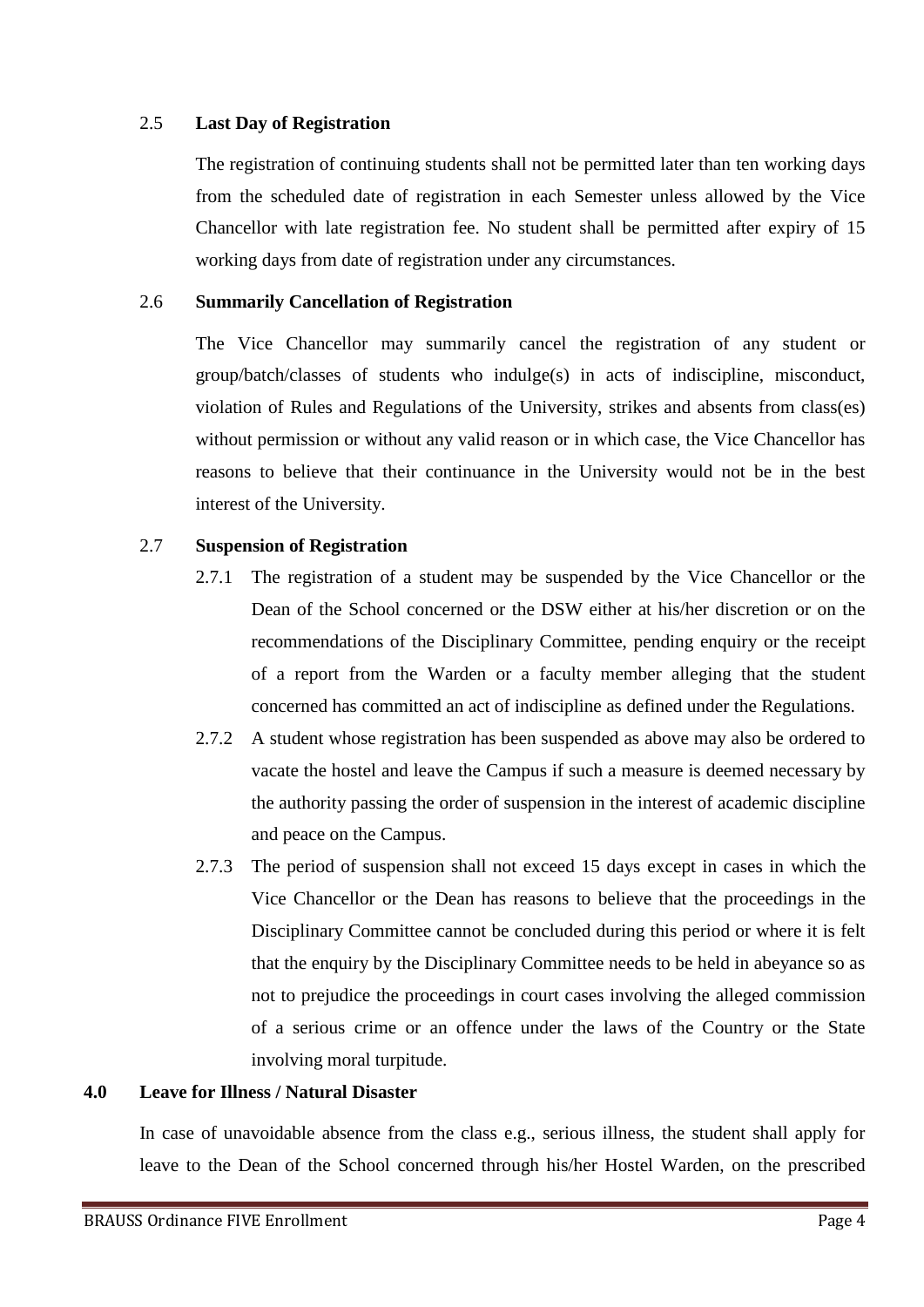form. The Dean of the School concerned, if satisfied, may permit him/her such leave and shall inform all the Instructors and Heads of Department concerned. In such cases, efforts should be made to make up the work missed by the students.

#### **5.0 Withdrawal from the University**

- 5.1 Every enrolled student shall be required to register at the beginning of each Semester till the completion of his/her degree requirements, unless otherwise permitted/ordered by the Dean/Vice Chancellor, as the case may be, failing which his/her enrolment shall be cancelled. Re-admission in such case shall be by petition, and not as a matter of right.
- 5.2 Permission to withdraw from the University, for a Semester shall not be granted unless the application is made through the Advisor to the Dean at least 15 days before the commencement of the Semester final Examinations after obtaining up to date 'No Dues Certificate' from the Comptroller.
- 5.3 No student will be permitted to drop the  $1<sup>st</sup>$  Semester of his/her first year both at Undergraduate and Postgraduate level. However, the Vice Chancellor may permit the dropping of the 1st Semester of the First Year on the recommendations of the Dean of the School concerned in exceptional circumstances i.e.
	- (a) Hospitalization for one month or more in the  $1<sup>st</sup>$  Semester.
	- (b) Confinement to bed for one month or more in the 1st Semester as a result of serious illness/ailment.
- 5.4 A student may be permitted to drop the  $2<sup>nd</sup>$  Semester of his/her first year only on the condition that he/she was not placed on Academic Probation after the first Semester final Examinations. Under no circumstances, a student who was permitted to drop the  $1<sup>st</sup>$ Semester shall be allowed to drop the 2<sup>nd</sup> Semester.
- **6.0** Permission to withdraw from the University for a Semester shall be accorded on the following grounds:
	- 6.1 The student is hospitalized in the University Hospital or in a Hospital, advised by the University Medical Officer Incharge or advised complete rest by the University Medical Officer Incharge or the Incharge of such Hospital to which his/her case was referred by the Medical Officer Incharge, University Hospital for a period on account of which his/her attendance is likely to fall below 75% and/or he/she is likely to miss or has missed Examination as well as make ups thereof.
	- 6.2 The application, on this ground duly countersigned by the University Medical Officer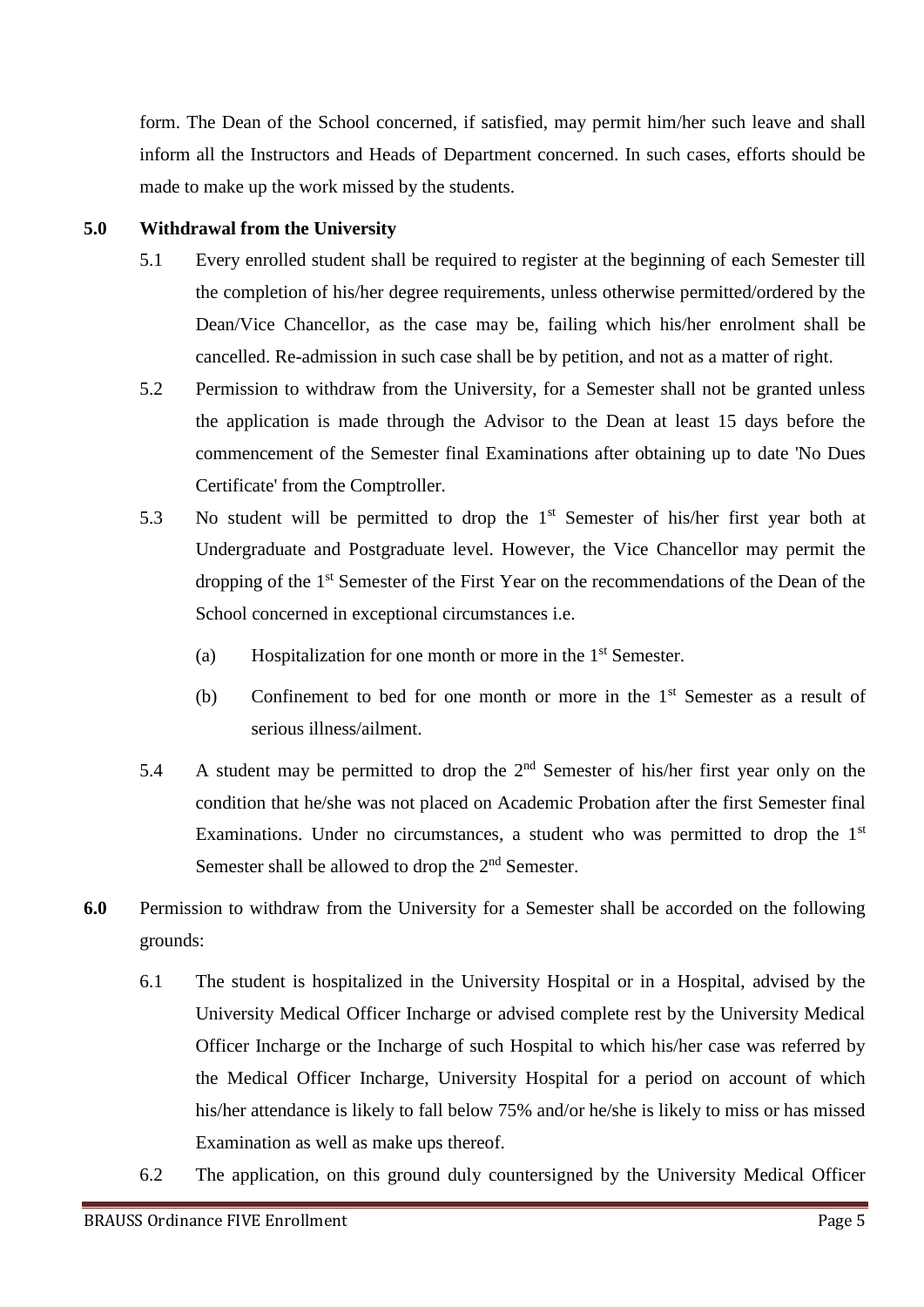Incharge and supported by the relevant certificate(s), is to be made within a week from the last day of hospitalization. No application submitted beyond this period will be considered.

- 6.3 In case of an accident whereby a student has been disabled temporarily to attend his/her classes, the application for leave duly supported by the Medical Certificate(s) countersigned by the University Medical Officer Incharge, is to be put up within a week from the day the student is declared fit to attend classes.
- 6.4 In case where a student has left the University Campus on authorized leave on any ground including the unfortunate death of parent/guardian and falls sick there and has to undergo treatment for such a period that his/her attendance falls short of the minimum prescribed limit, he/she may also be permitted by the Dean to drop/withdraw from a Semester if he/she makes formal application to the Dean through his/her guardian/parent duly supported by Medical Certificate(s) from a MBBS/Registered Medical Practitioner residing in that area, within a fortnight from the date of expiry of the authorized leave.
- 6.5 Other unforeseen circumstances which, in the opinion of Vice Chancellor, are fit reasons for allowing a student to drop a Semester.
- 6.6 If a student has not obtained permission from the competent authority as defined above, he/she shall be awarded credits as per the actual performance in various courses by awarding zero in missed Examinations. In case his/her attendance falls short of prescribed limit, failure grades shall be awarded.
- 6.7 Normally, permission shall not be granted to a student to withdraw from the University for more than two Semesters.
- 6.8 The Vice Chancellor may, on the recommendation of the Advisor and Dean, School concerned, permit temporary discontinuance of studies for maximum period as detailed below :

| (i)<br>(ii) | Undergraduate programme    | $\overline{\phantom{0}}$ | One Year    |
|-------------|----------------------------|--------------------------|-------------|
|             | Master's/ M.Phil programme | $\overline{\phantom{0}}$ | 3 Semesters |
| (iii)       | Ph.D. programme            |                          | 3 Semesters |

6.9 In case any student wants to withdraw from the University for more than above mentioned provision (6.7), on any ground, he/she shall be advised to seek admission elsewhere or else withdraw from the University permanently and seek readmission when he/she feels completely fit to resume studies.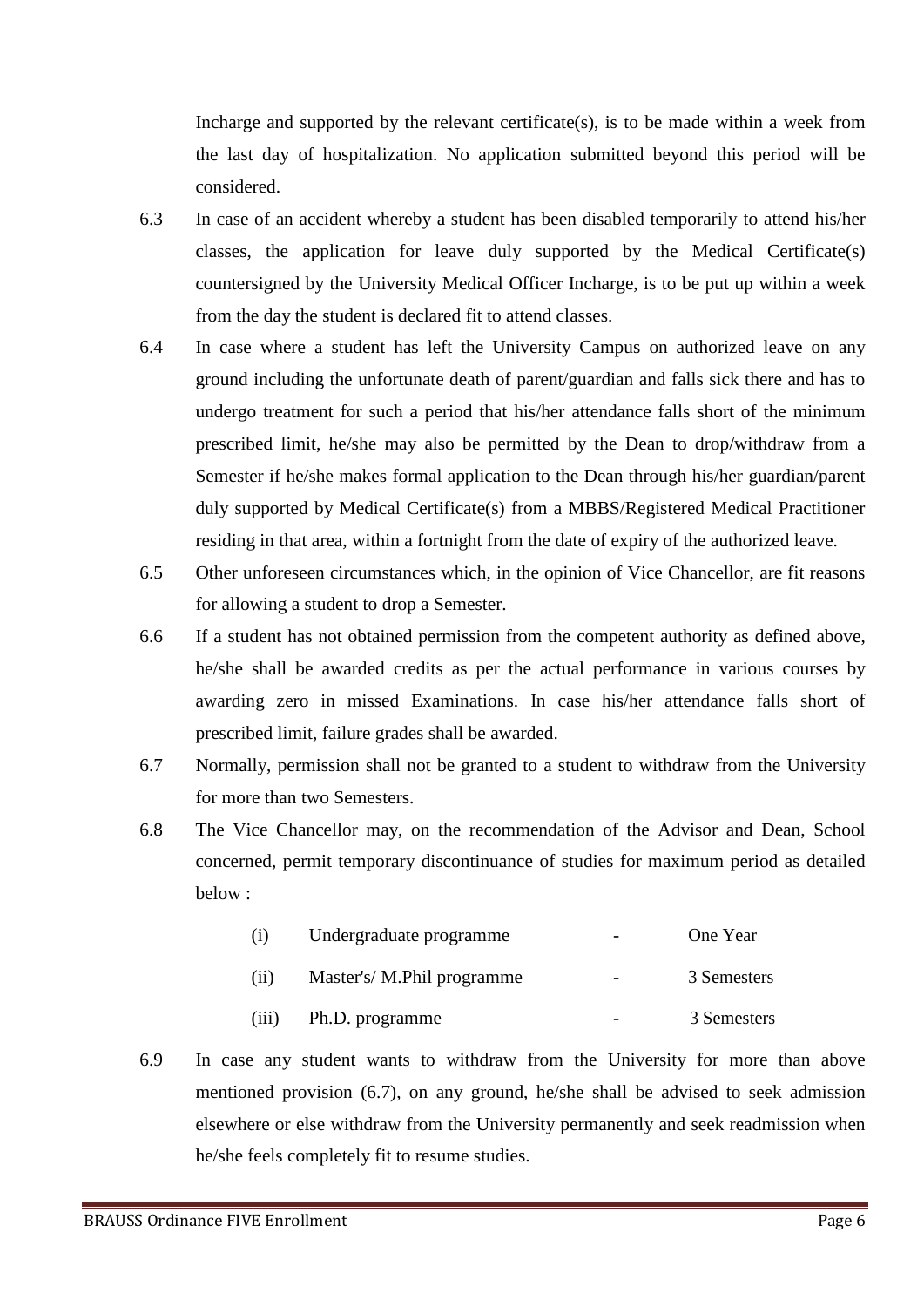Provided, in exceptional circumstances, where the Vice Chancellor is convinced that the duration of withdrawal beyond the limits prescribed above, has become necessary for reasons beyond student's control, he/she may, on the recommendation of the Advisor and Dean concerned, permit a student to withdraw from the University for a longer period.

- **7.0** Permission to discontinue studies may be accorded on the following grounds:-
	- 7.1 The student has to join service and extension in his/her joining date is not possible.
	- 7.2 In case of in-service sponsored student, the sponsoring institution wants to withdraw the student for a temporary period.
	- 7.3 In case of University in-service student, the concerned Department/Section wants to withdraw the student for temporary period in the interest of work of the Department, Section and/or University.
	- 7.4 Any other circumstances, which in the opinion of the Vice Chancellor, is fit reason for allowing the student to discontinue his/her studies. Discontinuance of studies on the above grounds shall be permitted only if the application is made in advance, after obtaining up to date 'No Dues Certificate' from the Comptroller.

#### **8.0 Clearance Certificate**

Any student who wants to leave the University during or after a Semester must officially withdraw by obtaining 'Clearance Certificate' on the prescribed form from all sections and Heads of Departments concerned, Registrar, Finance Comptroller, Librarian, Hostel Warden, etc. and deposit in the office of the Registrar. A student not following this procedure shall be liable to pay the University fees and other charges until a 'Clearance Certificate' has been filled by him/her or by somebody else on his/her behalf.

#### **9.0 Procedure for Withdrawal from the University**

- 9.1 A student may be entitled to withdraw from the University on completion of his/her studies in this University.
- 9.2 No student shall be deemed to have withdrawn from the University unless he/she has obtained a 'Clearance Certificate' from the Comptroller.
- 9.3 Unless a student has obtained a 'Clearance Certificate' from the University, no refund of the amount due to him/her shall be allowed, nor shall the transcript and any other documents be issued to him/her.
- 9.4 The ''Clearance Certificate' may be obtained by the student himself/herself immediately after completion of his/her degree or at the time of his/her being permitted to withdraw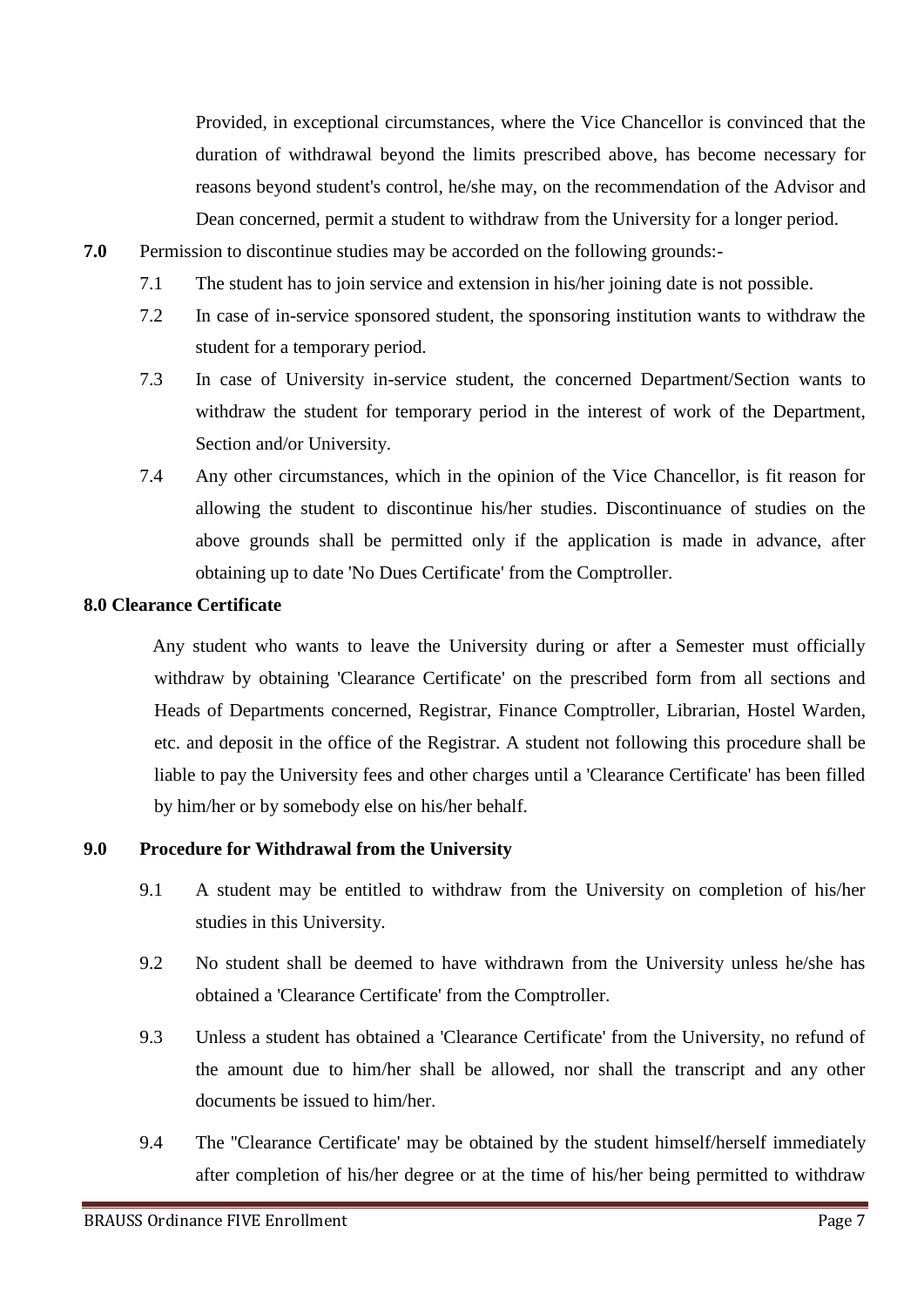from the University. The 'Clearance Certificate' may also be obtained by making an application to the Comptroller on his/her behalf.

- 9.5 It shall be the responsibility of the Sectional Heads concerned, e.g. the Warden, the Librarian, the DSW and the Heads of Department etc. to report to the Comptroller immediately, at the end of each Semester's final Examinations, the dues, if any, outstanding against any student.
- 9.6 It shall be the duty of the Comptroller to prepare and maintain an up to date statement of dues outstanding against student and also to furnish a copy of the statement to the Registrar within three weeks from the date of the commencement of the Semester break for each Semester.
- 9.7 The Registrar shall consult the report furnished by the Comptroller and if no dues are shown against a student in the list, he/she shall issue the transcript or any other documents which can be issued to a student after withdrawal from the University.
- 9.8 Provided that no application for issue of document shall be held up beyond three weeks for want of a report.

#### **10.0 Refund of Caution Money**

The refund of caution money of a student shall be made only after he/she has obtained a 'Clearance/No Dues Certificate' from all concerned and deposited it in the office of the Registrar. The refund of caution money shall be permissible up to a period of five years from the date the student leaves the University, there after it shall be credited to the University revenue.

#### **11.0 Academic Probation**

- 11.1 If at the end of any Semester of an Academic Year, the CGPA (SGPA in case of 1st year students at the end of 1<sup>st</sup> Semester of their study) of a student falls below as prescribed to clear the Semester, he/she shall be placed on Academic Probation for the duration of the succeeding Semester.
- 11.2 **Restrictions for Student on Academic Probation:** Students on AcademicProbation shall not be allowed to represent the University in functions held outside the Campus.
- 11.3 **Removal of Academic Probation :** If at the end of the Semester during which a student has been on Academic Probation, the CGPA of the student for that Semester is equal to or above as prescribed, he/she shall cease to be on Academic Probation.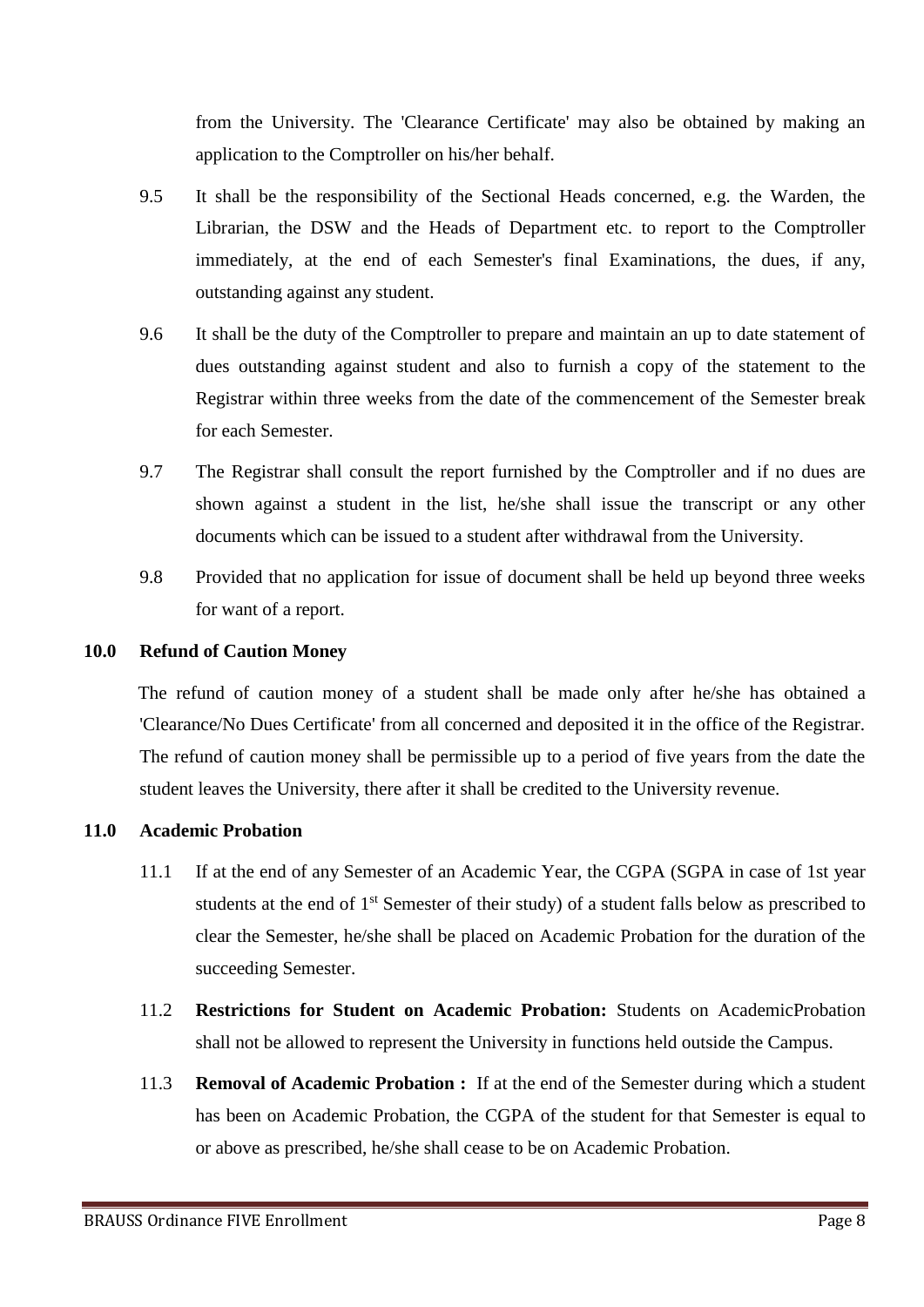#### 11.4 **Dropping from the University**

- 11.4.1 If any student fails to remove the Academic Probation in accordance to the Regulation, he/she shall be dropped from the University for Poor Academic Performance, with the right to petition for the admission.
- 11.4.2 In case a student has been permitted to drop 1st or 2nd Semester of his/her 1st Academic Year or he/she has been admitted in second Semester, his/her SGPA at the end of first two Semesters of his/her stay in the University will be counted for this purpose.
- 11.5 Any student failing in the same course thrice shall finally be dropped from the University. In exceptional circumstances, however, the Vice Chancellor may permit a fourth chance on the recommendation of the Advisor and Dean concerned.
- 11.6 Those Undergraduate students who fail to achieve the overall credit point average as specified and /or also fail to taken a minimum of credit hours of courses at the end of one , two, four and six semester respectively shall be dropped from the University automatically.
	- 11.6.1 Such students shall have the right to petition for re-admission to the first year class.
	- 11.6.2 If such re-admitted students are dropped again, they shall have no-right to petition for re-admission.
- **12.0 Disciplinary Committee:** There shall be a disciplinary committee duly constituted by the Vice Chancellor.
	- 12.1 The Disciplinary Committee shall consists of:
		- (i) Dean of concerning School- Chairperson
		- (ii) Nominee of Vice Chancellor- Member
		- (iii) Dean- Student Welfare- Member
		- (iv) Chief Hostel Warden- Member
		- (v) Representative of SC/ST- Member
		- (vi) Representative of Women- Member
		- (vii) One Representative of Students nominated by the Chairperson of the Disciplinary Committee- Member
		- (viii) Hostel Warden- Member Secretary.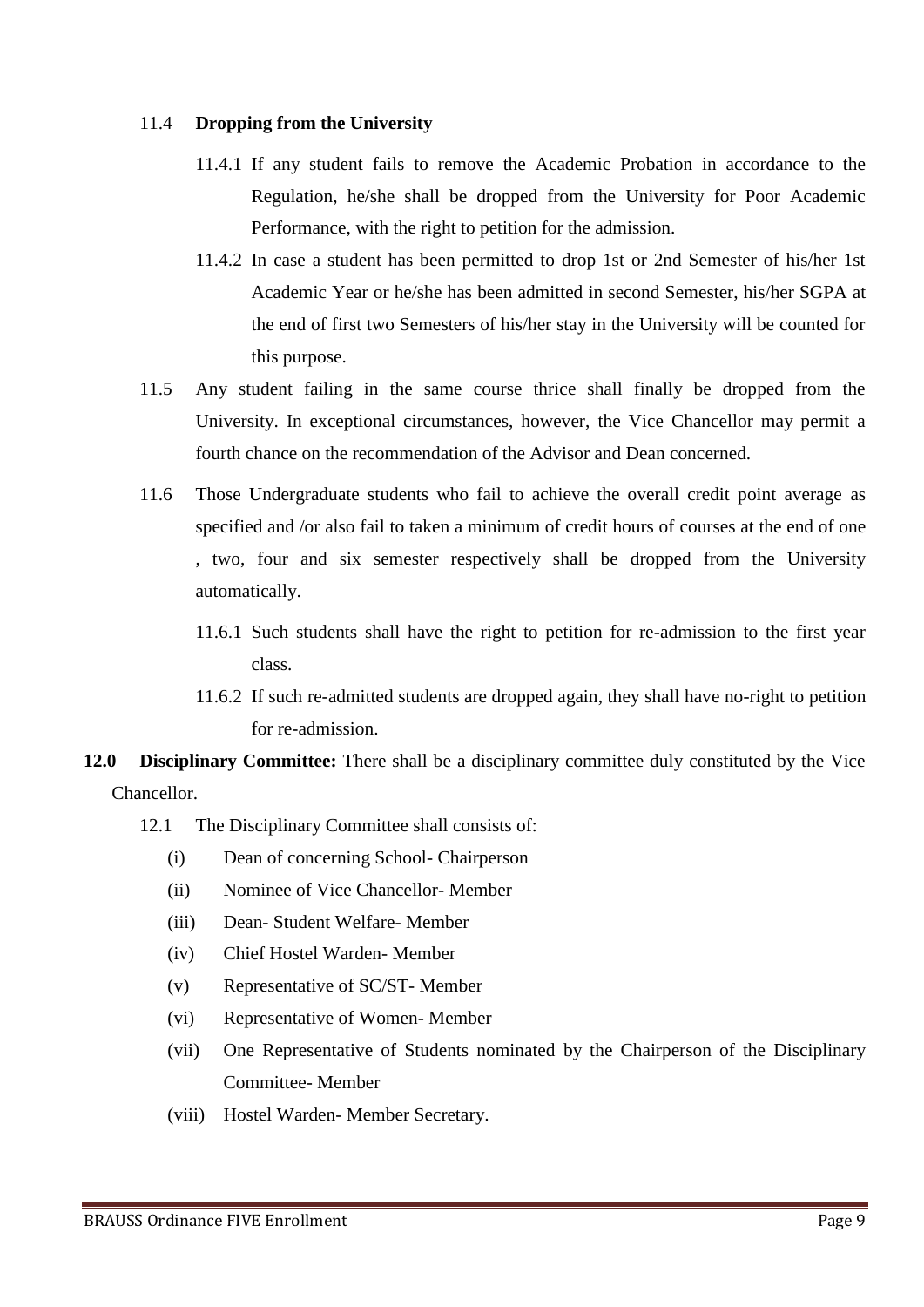#### **13.0 Breach of Discipline and Punishment(s) there of :**The following shall constitute

'acts of indiscipline':

- 13.1 Violation of the Mandate and Objectives of the University Act.
- 13.2 Keeping, carrying, using or supplying of any fire arms, lethal weapons, knife with a blade of more than four inches length in the room or outside.
- 13.3 Keeping, using or supplying intoxicants in any form.
- 13.4 Gambling in any form.
- 13.5 Ragging, bullying or harassing of student(s).
- 13.6 Demonstration in any form including procession and meeting.
- 13.7 Strike or hunger strike.
- 13.8 Boycotting of any University function, programme or activity preventing any student from attending classes, functions, programme or any other activity of the University.
- 13.9 Abusing.
- 13.10 Recourse of violence, assault, intimidation, rioting.
- 13.11 Showing or causing to show any disrespect to a teacher or Officer or any misbehaviour or intimidation of an employee of the University.
- 13.12 Incitement to commit any act of indiscipline.
- 13.13 Any breach of law of the country or the state or the Statute, Regulations, Rules of the University or orders of a competent authority.
- 13.14 Disturbing other students in their studies.
- 13.15 Damaging any University property.
- 13.16 Disorderly behaviour in any form.
- 13.17 Attending or organizing unauthorized meetings and participation in such meetings.
- 13.18 Displaying notices, leaflets or posters not signed or countersigned by the Warden or other University Officers authorized by the Vice Chancellor at the hostels and University Notice Boards or other places or distributing such notices or leaflets or disfiguring or defacing or writing slogans and undesirable things on the building, property, etc.
- 13.19 Any act specifically forbidden by the Warden, Chief Warden, DSW or any Officer of the University.
- 13.20 Any other act intended or calculated to cause inconvenience, annoyance, injury or damage to any other inmate of the hostel, employee of the University or resident of the Campus or guest visitors to the University.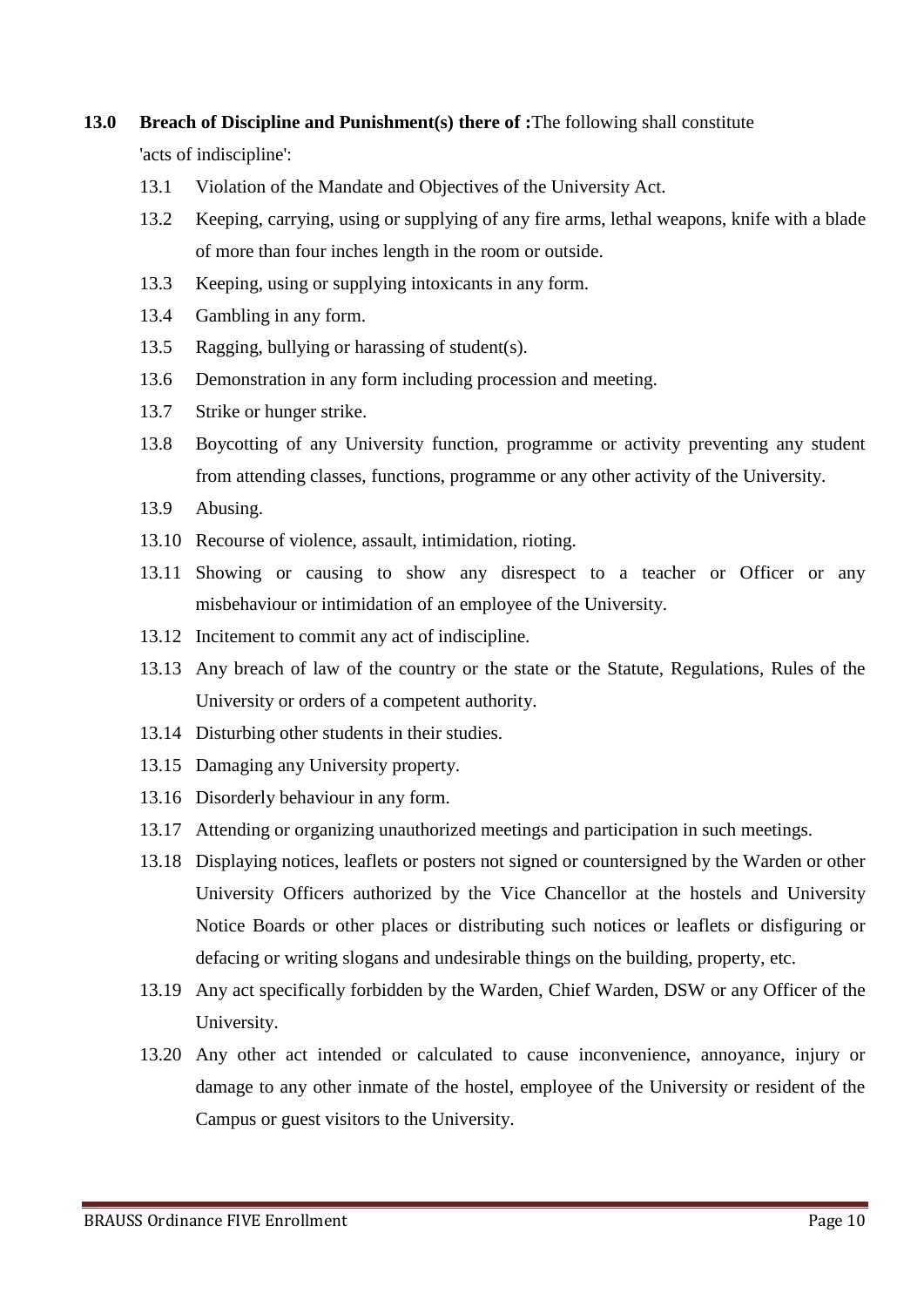#### **14.0 Punishment for Indiscipline**

- 14.1 Any inmate who violates any Regulation or otherwise indulges in any act of indiscipline as defined from time to time may be fined up to Rs. 500/- by the Warden/Incharge of the hostel/Instructor, if the Warden/Instructor is satisfied that the fine is adequate punishment for the act of indiscipline.
- 14.2 Cases of indiscipline, which in the opinion of the Warden/Instructor are so serious that a fine of Rs. 500/-or less would not be sufficient punishment, shall be referred by the Warden to the Chief Warden/Dean of the School concerned for taking disciplinary action against the inmate(s).
- 14.3 The Chief Warden/Dean on the recommendation of the Disciplinary Board of his/her School may award any of the following punishments:-
	- 14.3.1 **Fine as prescribed:** This shall be noted on the inmate's permanent record card but shall not go out on the transcript.
	- 14.3.2 **Placing the inmate on 'Conduct Probation' on the recommendation of School Disciplinary Board:** This will consist of an official warning to the students that one more incident of indiscipline might lead to the dismissal of the student from the University. It shall be noted on the inmate's permanent record card and shall go out on the transcript of the student so long as the student is on such probation.
	- 14.3.3 **Reprimand of Record:** This shall consist of an official warning to thestudent not to repeat any act of indiscipline. This will be noted on student's permanent record card but not on any outgoing transcript.
	- 14.3.4 Cases of more serious indiscipline in respect of which the Chief Warden/Dean is satisfied that the foregoing punishment as above, would not be adequate to meet the ends of justice and call for more severe punishment or cases involving students of more than one School/hostel, shall be referred to the Disciplinary Committee by the Chief Warden or any other Officer of the University coming across any acts of indiscipline to the Secretary of the Disciplinary Committee.
	- 14.3.5 The recommendations of the Disciplinary Committee shall be forwarded to the Vice Chancellor as expeditiously as possible.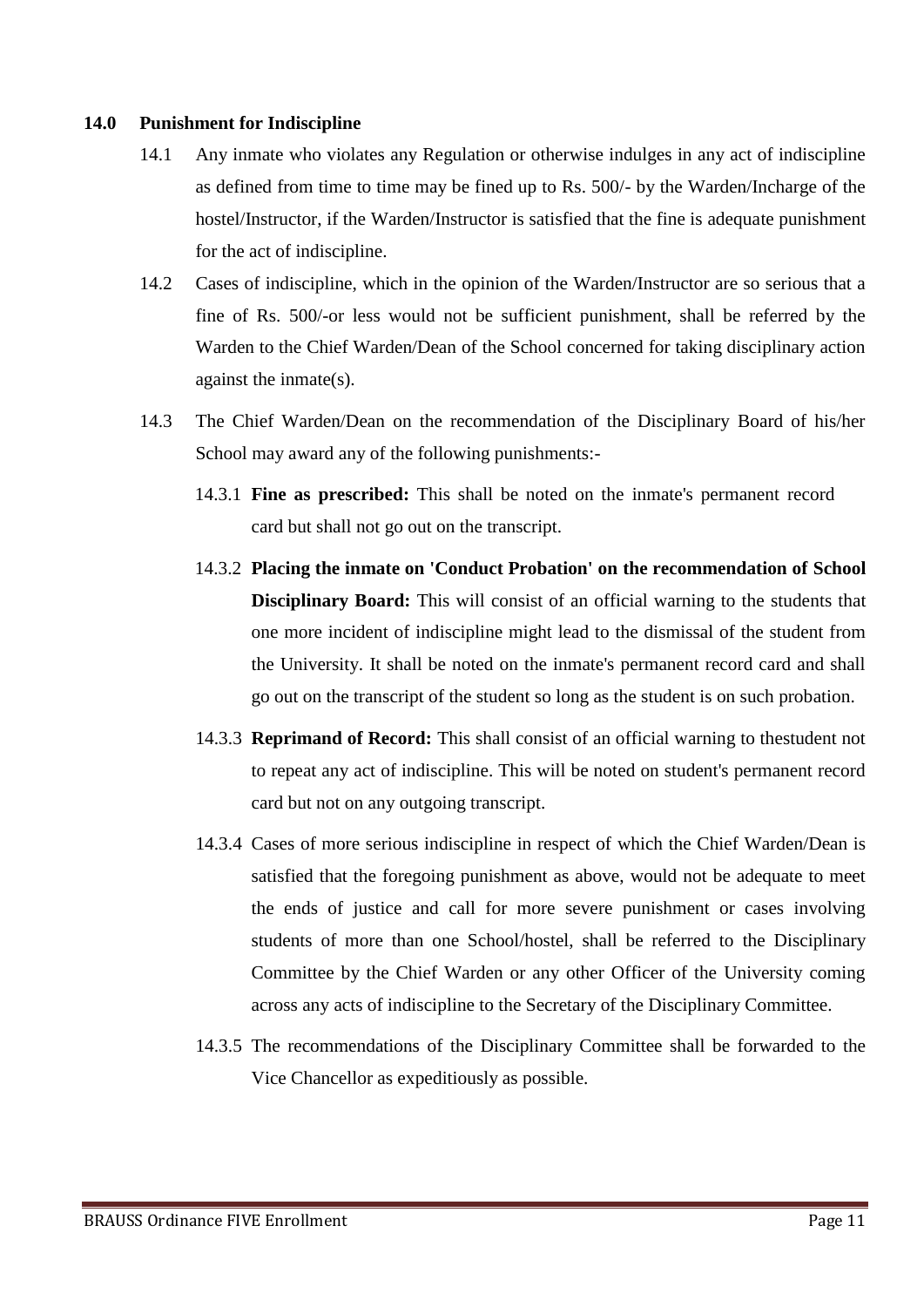- 14.4 The Vice Chancellor after considering the recommendations of the Disciplinary Committee may award any one or more of the following punishments:
	- 14.4.1 **Monetary Fine**
	- 14.4.2 **Collective or Group Fine:** May be imposed on a group of students, as awhole, when the Vice Chancellor, on the recommendation of the Disciplinary Committee, is of the opinion that it is not possible to fix the responsibility on individual member of the group for any act of indiscipline.
	- 14.4.3 **Reprimand on Record:** This shall consist of an official warning to thestudent not to repeat any act of indiscipline. This will be noted on student's permanent record card but not on any out-going transcript.
	- 14.4.4 **Conduct Probation:** This shall consist of an official warning that one moreincident of indiscipline might lead to the dismissal of the student from the University. It shall be noted on the permanent record card and shall go out on the transcript so long as the student is on Conduct Probation.
	- 14.4.5 **Temporary Dismissal:** The student shall be dismissed from the University for a specific Semester(s) and required to leave the University Campus immediately.
		- **(i)** This will be entered on the permanent record card and shall go out in transcript of the student if the same is issued during the period of temporary dismissal. It shall, however, not be mentioned in the outgoing transcript, in case the transcript is issued after re-admission. However, he/she shall be debarred from admission to the University for any further Programme.
		- (ii) The fact of punishment of temporary dismissal or suspended dismissal during the period of temporary dismissal shall be recorded on the permanent record card and shall be mentioned in the outgoing transcript until the punishment has been revoked and the student is re-admitted.
		- (iii) If student has been getting the punishment of temporary dismissal for one or more Semesters and he/she has only two Semesters or less to complete his/her degree, then the punishment of temporary dismissal may be suspended on compassionate ground and he/she may be placed on 'Conduct Probation' by the Vice Chancellor to enable him/her to complete his/her degree on his/her moving an application duly countersigned by his/her parent/guardian and filling in a bond of good behaviour with such conditions as may be imposed for the remaining period of his/her stay in the University.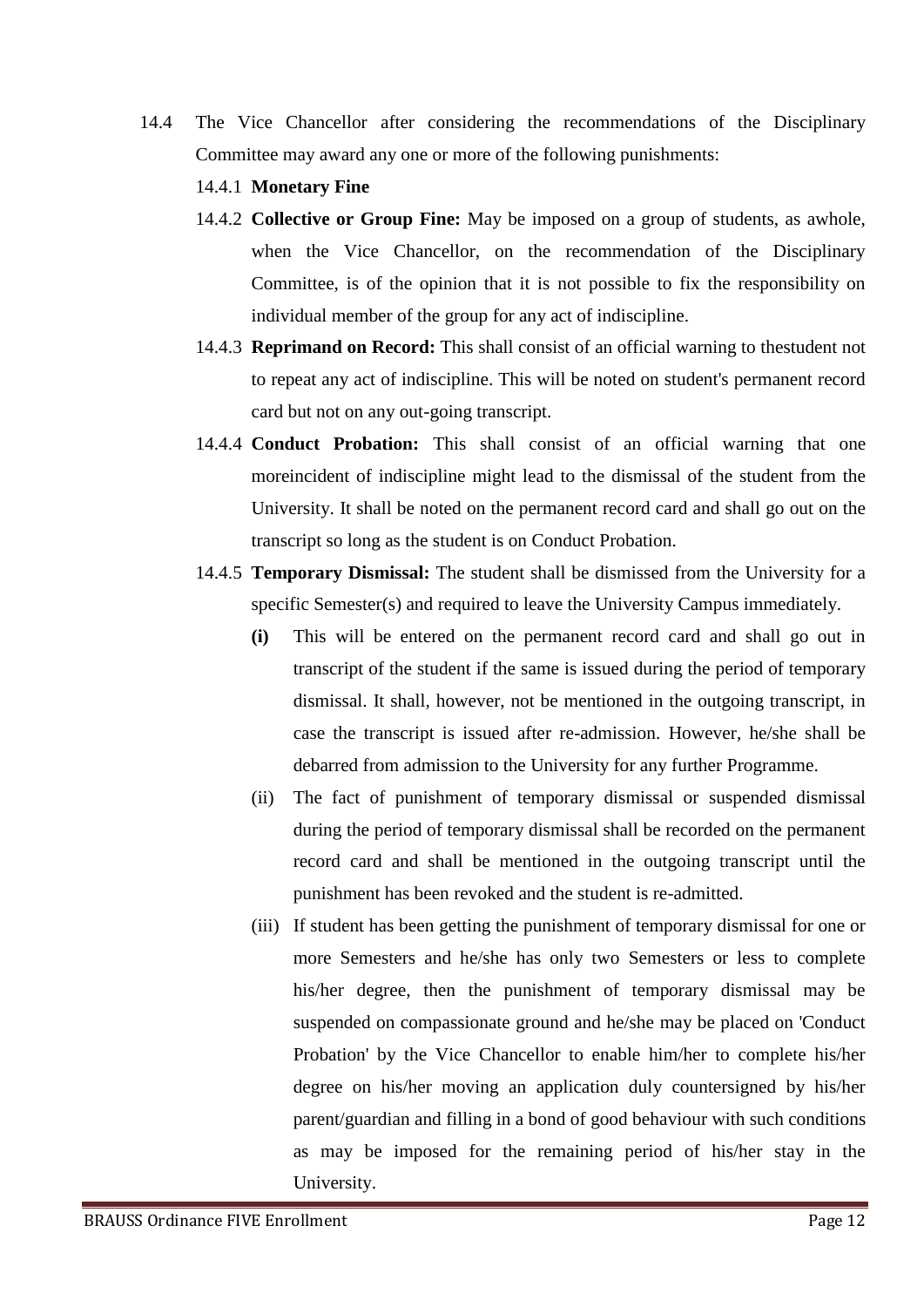- (iv) It shall, however, not be mentioned in the outgoing transcript after readmission of the student. However, if any prospective employer or institution etc. request for details about the student concerned, the punishment given to the student shall normally be intimated to them only after obtaining the orders of the Vice Chancellor on the desirability or otherwise of giving such information to the party concerned.
- 14.4.6 **Permanent Dismissal/Rustication from University:** The student shall be dismissed permanently from the University and shall be required to leave the University immediately.
	- (i) The punishment shall be entered in the permanent record card and transcript of the student and he/she shall be debarred from admission to the University for any further Programme.
	- (ii) Students who were given the punishment of 'dismissal', may at the discretion of the Vice Chancellor, be re-admitted after the expiry of the period of punishment on the recommendation of the Dean concerned and the Disciplinary Committee on such conditions as may be prescribed in this behalf. No student will, however, be entitled to re-admission as a matter of right.
	- (iii) In the case of permanent dismissal, if a student has completed at least two Semesters satisfactorily in this University prior to being giving the punishment of permanent dismissal may be suspended on compassionate grounds and the student may be re-admitted on bond with such conditions as may be imposed of good behaviour under this Regulation.
- 14.5 Re-admission through suspension of punishment shall invariably be subject to the following conditions:
	- 14.5.1 The student concerned may be re-admitted not as a matter of right but only on compassionate ground on the submission of an unconditional apology.
	- 14.5.2 The student concerned will remain on Conduct Probation during the remaining period of his/her stay in the University.
	- 14.5.3 The student concerned will fill up a bond of good behaviour as prescribed, duly countersigned by his/her parent/guardian which would remain operative for the entire period of his/her stay in the University.
	- 14.5.4 He/she will not apply nor will be entitled to admission to any new degree programme in the University.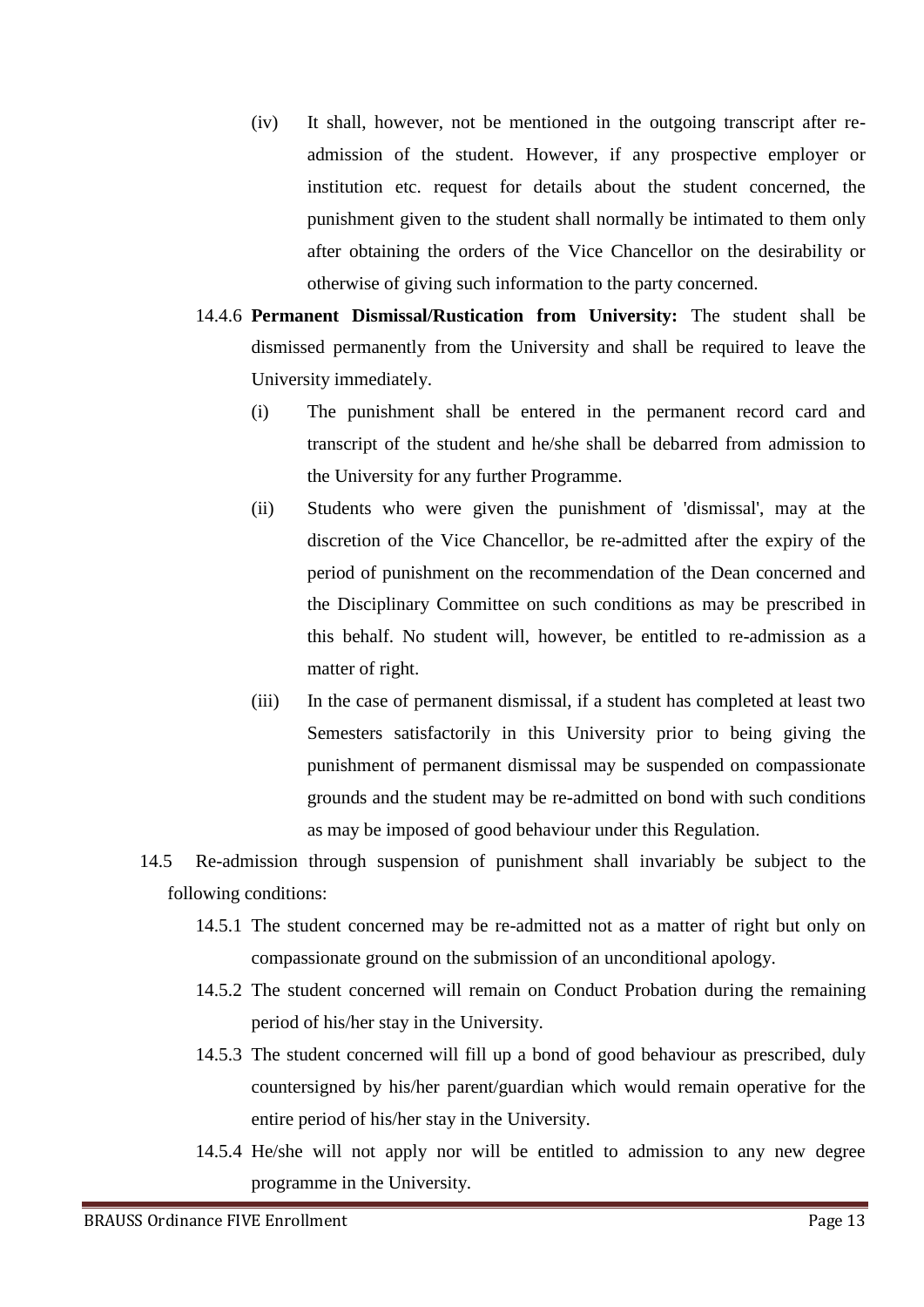- 14.5.5 If the student concerned has been permanently dismissed, he/she may be considered to apply for relief under this Regulation only after expiry of three Semesters from the date of issue of orders of punishment but in no case will be entitled to re-admission before the expiry of less than four Semesters from the effective date of punishment.
- 14.5.6 No student shall be eligible for seeking relief under this Regulation unless he/she has completed at least 2 Semesters satisfactorily in this University prior to his/her being given the punishment of permanent dismissal.
- 14.5.7 No student shall be eligible to seek or be granted relief under this Regulation if he/she commits any act of indiscipline in the University Campus or misbehaves with any Officer or teacher of the University within the Campus or outside during the period.
- 14.6 Before granting the extraordinary concession of suspension of the permanent or temporary dismissal, the Vice Chancellor may follow any procedure that he/she considers appropriate in order to ascertain as to whether the student applying for the same is likely to abide by the Rules and Regulations of the University and is not likely to indulge himself/herself or instigate others to indulge in violation of the Rules and Regulations. During the period of suspension of permanent/temporary dismissal, the daily attendance of the student concerned shall be taken by the Warden/Assistant Warden of the hostel and it shall be obligatory for him/her to present himself/herself before either of them when called upon to do so.
- 14.7 The Vice Chancellor may revoke the order of suspension of punishment on his/her own initiative or on the receipt of a report from the Chief Warden/Dean of the School concerned/DSW/Registrar to effect that the student concerned has violated conditions of the bond which will in addition to any other specific conditions, may be enforced at Vice Chancellor's discretion, invariably require the student not to:
	- 14.7.1 Absent himself/herself from the hostel for two or more days consecutively without prior permission of the Warden/Chief Warden.
	- 14.7.2 Boycott or absent himself/herself from any Examination without prior permission.
	- 14.7.3 Fall below 75% in attendance in class in any of the course offered by him/her.
	- 14.7.4 Fail to present himself/herself before his/her Advisor, and/or Warden/Chief Warden despite having been asked to do so.
	- 14.7.5 Commit any act of indiscipline as defined.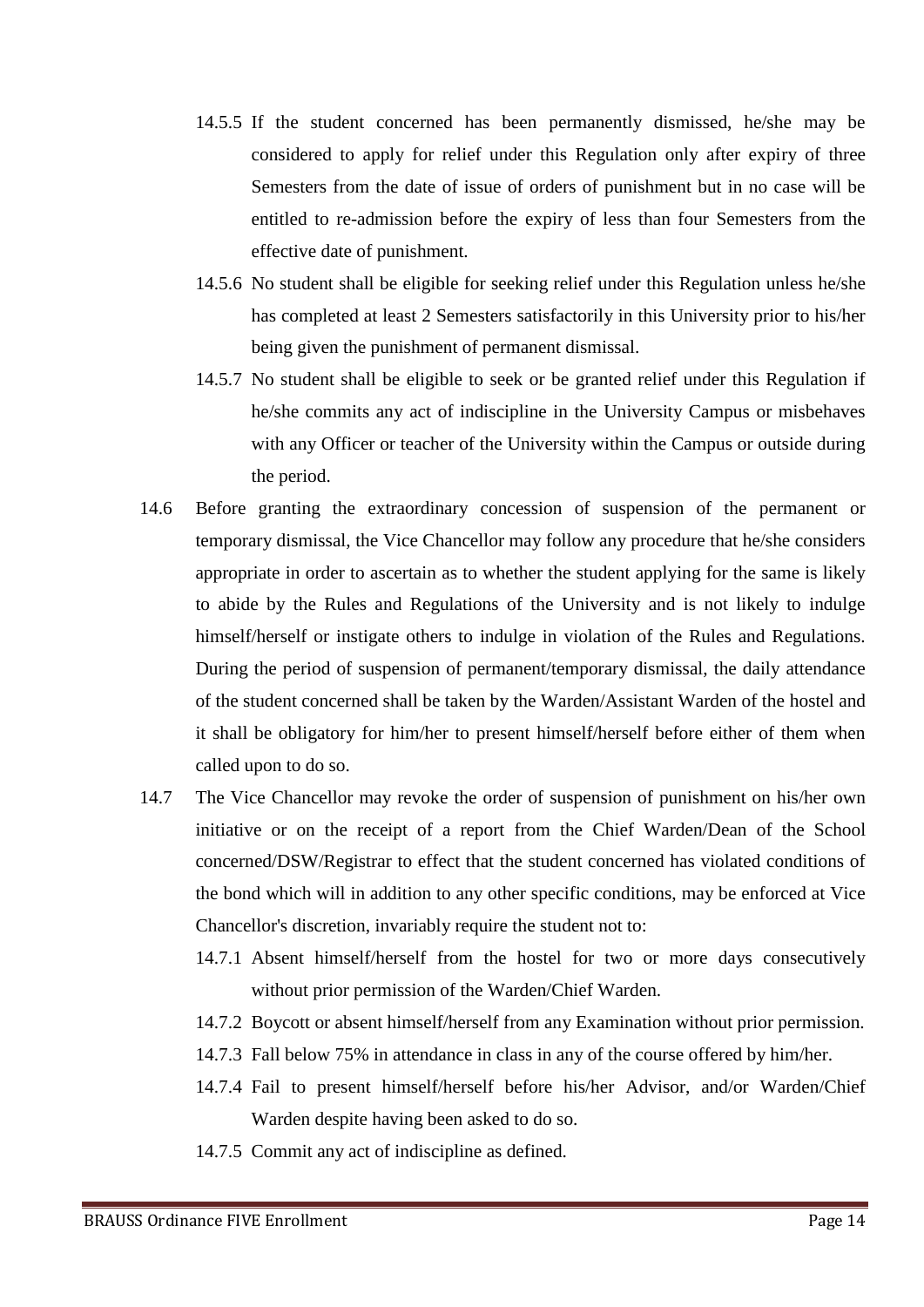- 14.8 However, while the benefit of this Regulation may be available to cases of indiscipline where the punishment of temporary or permanent dismissal has been given for the first time, it is hereby laid down that -
	- (i) the suspension of temporary dismissal may be given to student only once during his/her stay in the University,
	- (ii) if the orders of suspension of punishment of permanent dismissal have been revoked by the Vice Chancellor on his/her own or on receipt of a report from the Chief Warden/Dean of the School concerned/DSW/Registrar to the effect that the student concerned has violated the conditions of the bond or other conditions imposed upon him/her at the time of re-admission, then such a student may apply for the review of revocation order only after the expiry of four Semesters from the date of issue of revocation orders of suspended dismissal and may be re-admitted on bond with such conditions as may be imposed of good behaviour under the Regulations and this re-admission, through review of revocation order of permanent dismissal shall invariably be subject to the same conditions as imposed earlier.
	- (iii) In case such a student violates any conditions of the bond or other conditions imposed by the Vice Chancellor or involve in any act of indiscipline, then the student shall be permanently dismissed with no right to appeal for re-admission.
- 14.9 The Regulations shall also not apply in case a student is given the punishment of temporary dismissal for copying or to any student who is given the punishment of temporary or permanent dismissal and who after having been debarred from entering the Campus is reported to be seen entering the Campus without specific permission of the Vice Chancellor. If a student indulges in any act of indiscipline after completing the graduation requirement and or after obtaining the Provisional Degree Certificate, in such cases an F.I.R. will invariably be lodged with the police and his/her character certificate will be issued only after the final decision.
- 14.10 The Advisor of the student concerned, and Hostel Warden concerned may also be invited by the School Disciplinary Board/Disciplinary Committee while enquiring into a disciplinary case.

#### **15.0 Procedure for the Removal of Conduct Probation**

15.1 The Dean of the School concerned may remove a student from the Conduct Probation on the recommendation of the Advisor, Warden and if necessary of School Disciplinary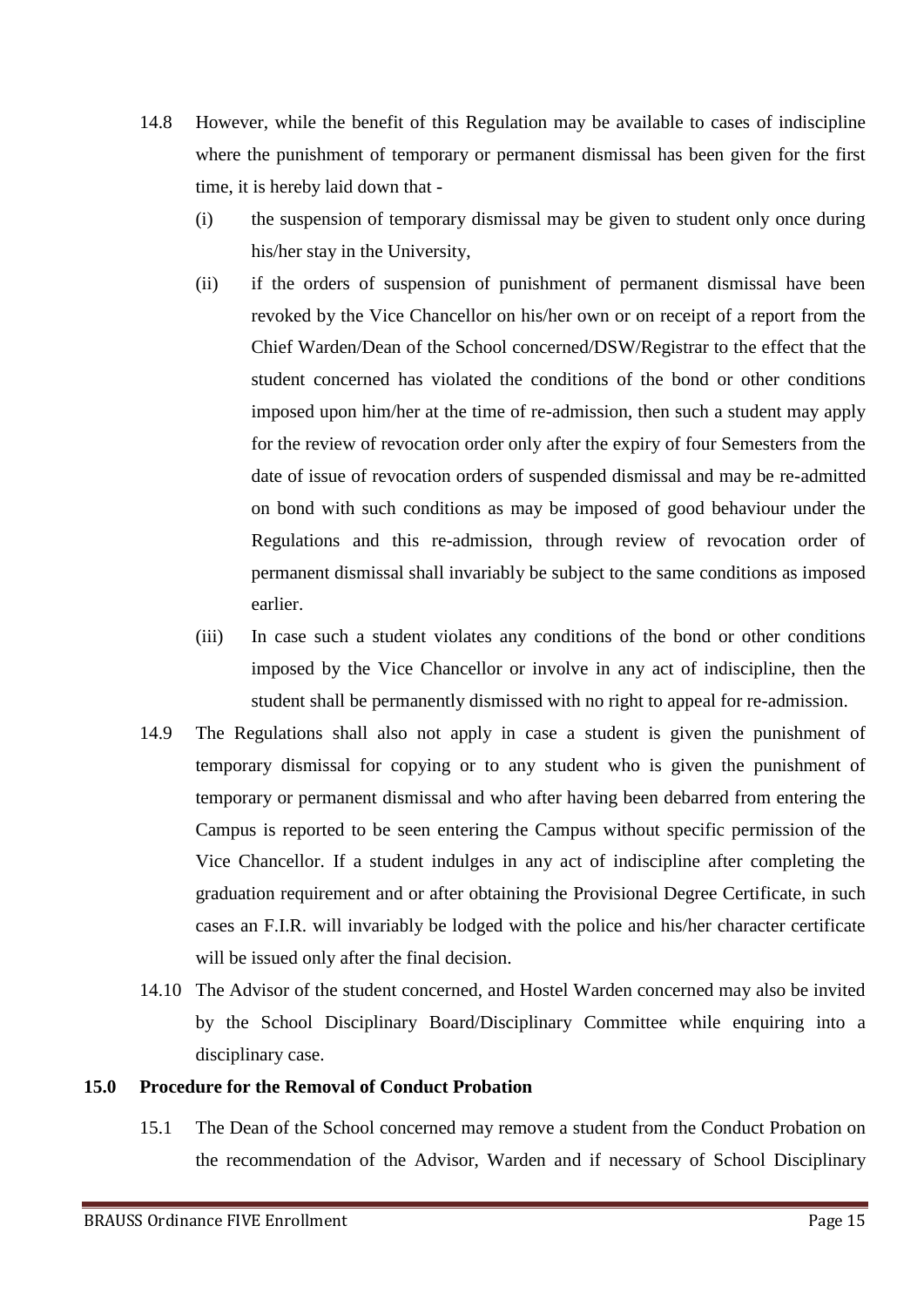Board in case he/she was not involved in acts of indiscipline more than once under the following conditions:

- 15.1.1 If the student was placed on Conduct Probation by the Dean/Chief Warden on the recommendation of the School Disciplinary Board.
- 15.1.2 If the student was placed on Conduct Probation by the Vice Chancellor and has completed the graduation requirements.
- 15.2 The Vice Chancellor may remove a student from the Conduct Probation on the recommendation of the Disciplinary Committee under the following situations:
	- 15.2.1 If the student was placed on Conduct Probation by the Vice Chancellor on the recommendation of the Disciplinary Committee.
	- 15.2.2 If the student was placed on Conduct Probation either by the Dean/Chief Warden orby the Vice Chancellor and was involved in acts of indiscipline more than once.
- 15.3 The procedure for removal of Conduct Probation for the students temporarily dismissed or permanently dismissed but re-admitted shall be as under:
	- 15.3.1 The Conduct Probation of students, temporarily dismissed once and for one Semester may be removed by the Vice Chancellor on the recommendations of the Disciplinary Committee.
	- 15.3.2 The Conduct Probation of students permanently dismissed but re-admitted may be removed by the Academic Council on the recommendation of the Committee constituted by the Council.
	- 15.3.3 The Conduct Probation of students temporarily dismissed more than once for two Semesters or more may be removed by the Academic Council on the recommendation of the Disciplinary Committee.
	- 15.3.4 The constitution of Academic Council's Sub-committee for removal of ConductProbation and issuance of documents with good conduct or otherwise in case of permanently dismissed students will be as per the following procedure:
		- (i) "If a student who was given the punishment of permanent dismissal but was subsequently allowed relief, wishes that he/she shall be given a clean record of conduct, may apply for the same after the completion of his/her degree.
		- (ii) On receipt of such an application, a committee would be constituted by the Academic Council on whose recommendation it would be decided as to whether or not the fact of permanent dismissal would be recorded on the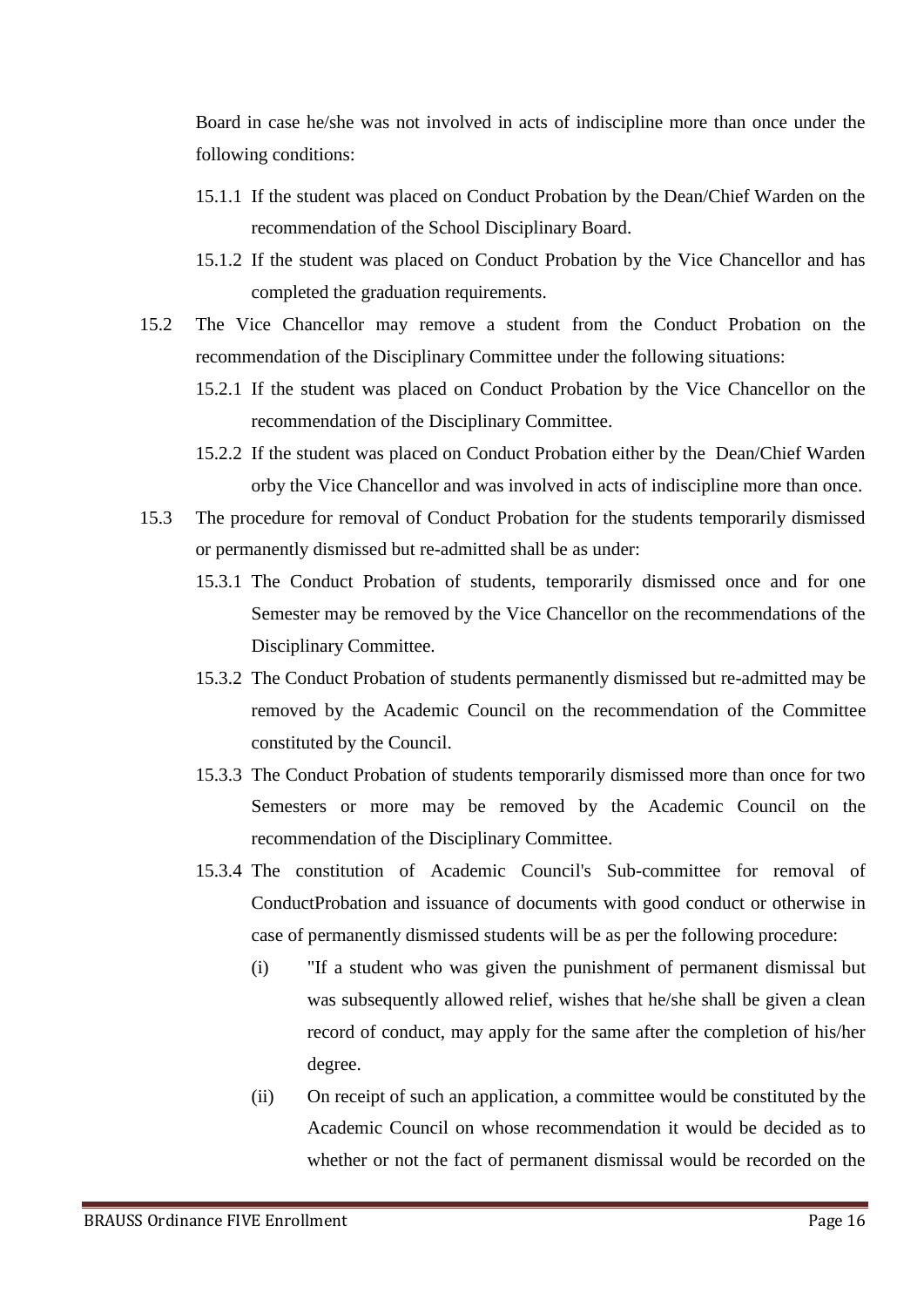outgoing transcript and if a satisfactory character certificate should be issued to him.

- (iii) This committee would be constituted in a meeting of the Academic Council and shall consist of 7 members of the Academic Council to be selected randomly either with the help of a computer or through table of random members.
- (iv) This committee may follow such procedure as it may deem necessary and may also consider the reports of the Advisor, Warden, Head of the Department and Dean of the School concerned or of any other person whose views the Committee may deem relevant."

#### **16.0 Issue of Character Certificate to various Categories of Students**

- 16.1 Character Certificate with good conduct as well as the prescribed two-point Character Certificate shall be issued to all students who are not punished at any time during the period of their studentship as well as to those who are given the punishment of
	- 16.1.1 Reprimand of record/warning,
	- 16.1.2 Monetary fine and
	- 16.1.3 Conduct Probation, provided the Conduct Probation has been removed at the time of issuing the certificate.
- 16.2 The two-point Character Certificate shall not be issued to the following categories of students:
	- 16.2.1 All students given the punishment of permanent dismissal, rustication or temporary dismissal for any length of time, even after their re-admission.
	- 16.2.2 All students who were found guilty of using unfair means in any Examination at any time during their stay in the University.
	- 16.2.3 Character Certificate with satisfactory conduct may be issued to the students who are given the punishment of temporary dismissal only once during period of their stay in the University if the same is recommended by the Disciplinary Committee and approved by the Academic Council.
	- 16.2.4 Character Certificate with satisfactory conduct may be issued to the students who have been given
		- (i) punishment of temporary dismissal more than once or
		- (ii) punishment of permanent dismissal/rustication if they are allowed readmission under Regulation only after the recommendation of the